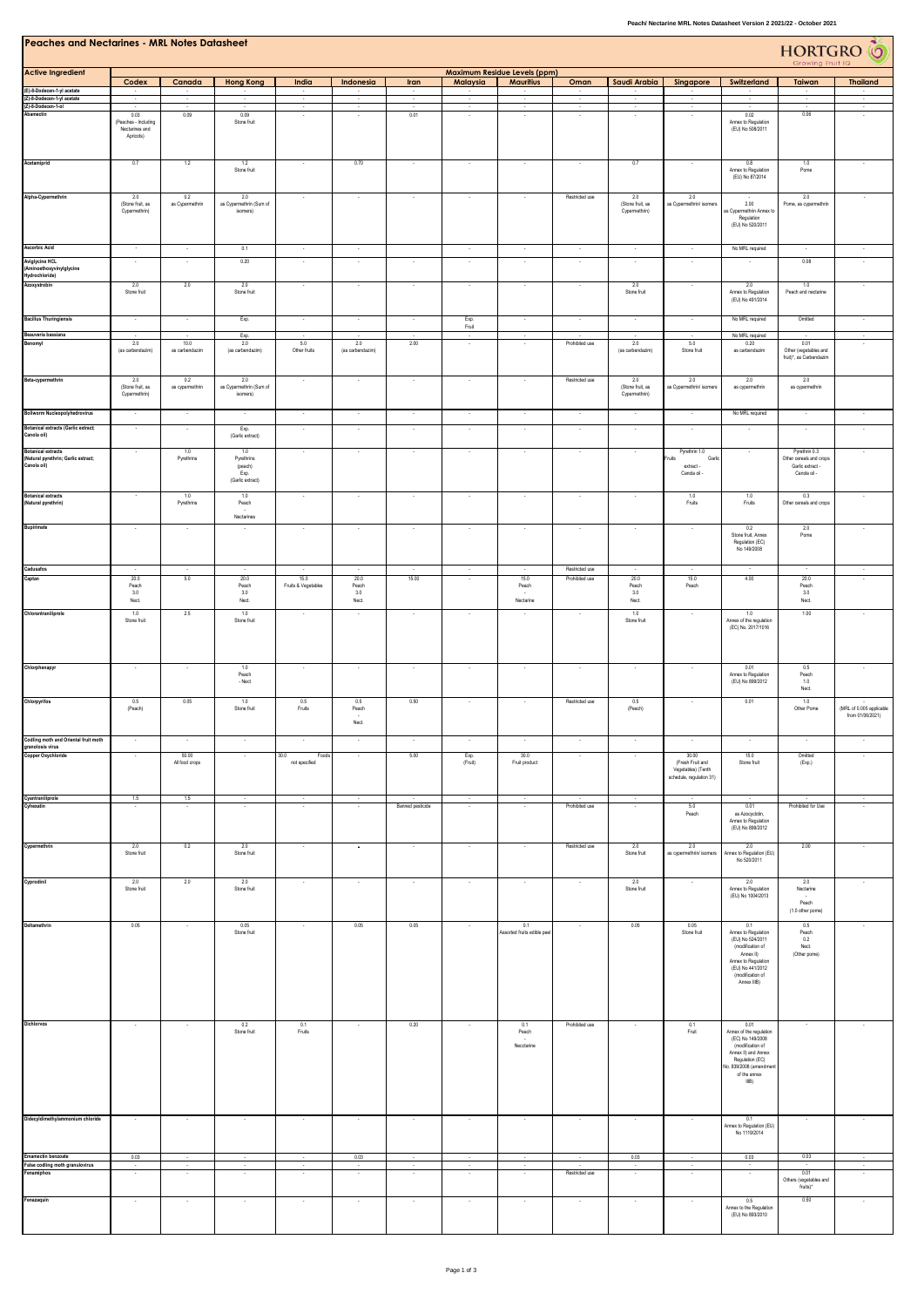| <b>Peaches and Nectarines - MRL Notes Datasheet</b> |                                              |                           |                                            |                                   |                                  |                          |                  |                                                         |                |                                            |                               |                                                                                                                                                   | HORTGRO <sup>6</sup><br>Growing Fruit IQ   |                   |
|-----------------------------------------------------|----------------------------------------------|---------------------------|--------------------------------------------|-----------------------------------|----------------------------------|--------------------------|------------------|---------------------------------------------------------|----------------|--------------------------------------------|-------------------------------|---------------------------------------------------------------------------------------------------------------------------------------------------|--------------------------------------------|-------------------|
| <b>Active Ingredient</b>                            |                                              |                           |                                            |                                   | Indonesia                        |                          |                  | <b>Maximum Residue Levels (ppm)</b><br><b>Mauritius</b> |                | Saudi Arabia                               |                               |                                                                                                                                                   |                                            |                   |
| Fenbuconazole                                       | Codex<br>0.5                                 | Canada<br>0.5             | <b>Hong Kong</b><br>0.5                    | India                             | 0.5                              | Iran                     | Malaysia         |                                                         | Oman           | 0.5                                        | Singapore                     | Switzerland<br>0.5                                                                                                                                | Taiwan<br>0.5                              | <b>Thailand</b>   |
|                                                     | Peach<br>Nect.                               |                           | Peach<br>Nect.                             |                                   | Peach<br>Nect.                   |                          |                  |                                                         |                | Peach<br>Nect.                             |                               | Annex to Regulation<br>(EU) No 491/2014                                                                                                           |                                            |                   |
| Fenbutatin-Oxide                                    | 7.0<br>Peach                                 |                           | 7.0<br>Peach<br>$\sim$                     | ٠                                 | 7.0<br>Peach<br>$\sim$           | $\overline{\phantom{a}}$ |                  | 7.0<br>Peach                                            |                | 7.0<br>Peach                               | 3.0<br>Peach                  | 0.05<br>Annex to Regulation<br>(EC)                                                                                                               | 2.0<br>Pome                                |                   |
|                                                     | Nect.                                        |                           | Nect.                                      |                                   | Nect.                            |                          |                  | Nect.                                                   |                | Nect.                                      |                               | No 1050/2009.<br>Amending the<br>19.12.2009                                                                                                       |                                            |                   |
| Fenpyroximate                                       | 0.4<br>Stone fruit                           | 2.0                       | $\sim$                                     | $\sim$                            | $\sim$                           | 0.3                      | $\sim$           | $\cdot$                                                 | $\sim$         | $\sim$                                     | $\sim$                        | 0.3                                                                                                                                               | 0.01<br>Others (vegetables and             |                   |
| Fludioxonil                                         | 5.0                                          | 5.0                       | 10.0                                       | ٠                                 | $\sim$                           | $\overline{\phantom{a}}$ | $\sim$           | $\sim$                                                  |                | 5.0                                        | $\sim$                        | 10.0                                                                                                                                              | fruits)*<br>5.00                           |                   |
|                                                     | Stone fruit                                  |                           | Peach<br>$\overline{\phantom{a}}$<br>Nect. |                                   |                                  |                          |                  |                                                         |                | Stone fruit                                |                               | Stone fruit, Annex to<br>Regulation<br>(EU) No 79/2014                                                                                            |                                            |                   |
| Flupyradifurone                                     | 1.5                                          | 1.5                       |                                            |                                   |                                  | ×                        |                  |                                                         |                |                                            |                               | 0.01                                                                                                                                              | 1.0<br>Peach<br>Nectarine                  |                   |
| Formetanate                                         | ÷,                                           | 0.02<br>Nect.             | 0.40                                       |                                   | $\sim$                           | $\lambda$                | $\sim$           | $\sim$                                                  |                | $\epsilon$                                 |                               | 0.01<br>Stone fruit, Annex to<br>Regulation                                                                                                       | 0.40                                       |                   |
|                                                     |                                              | Peach                     |                                            |                                   |                                  |                          |                  |                                                         |                |                                            |                               | (EU) No 61/2014                                                                                                                                   |                                            |                   |
| Furfural<br>Gamma-Cyhalothrin                       | 0.5                                          | (0.5 as lamda-cyhalothrin | 0.5                                        |                                   | 0.5<br>as Cyhalothrin            |                          |                  |                                                         | Restricted use | 0.5                                        |                               | (0.2 as lamda-cyhalothrin)                                                                                                                        | 0.4<br>Pome, as cyhalothrin                |                   |
|                                                     | (lambda-cyhalothrin,<br>peach and nectarine) |                           | as Cyhalothrin (Sum of all<br>isomers)     |                                   |                                  |                          |                  |                                                         |                | mbda-cyhalothrin, peach<br>and nectarine)  |                               |                                                                                                                                                   |                                            |                   |
| Indoxacarb                                          | 1.0                                          |                           | 2.0                                        |                                   |                                  |                          |                  |                                                         |                | 1.0                                        |                               | 1.0                                                                                                                                               | 0.5                                        |                   |
|                                                     | Stone fruit                                  |                           | Stone fruit                                |                                   |                                  |                          |                  |                                                         |                | Stone fruit                                |                               | Stone fruit, Annex to<br>Regulation<br>(EU) No 737/2014                                                                                           |                                            |                   |
| Iprodione                                           | 10.0<br>(peach)                              | 10.0                      | 10.0<br>Peach<br>Nect.                     |                                   | 10.0<br>Peach<br>Nect.           | $\cdot$                  | $\sim$           | 10.0<br>Peach<br>Nect.                                  |                | 10.0<br>Peach<br>Nect.                     | 10.0<br>Peach                 | 3.0<br>Annex to Regulation<br>(EC) No 149/2008                                                                                                    | 5.0<br>Pome                                |                   |
| Lambda-Cyhalothrin                                  | 0.5                                          | 0.50                      | 0.5                                        | $\sim$                            | 0.5                              | $\sim$                   | $\sim$           | $\sim$                                                  | Restricted use | 0.5                                        | $\sim$                        | 0.20                                                                                                                                              | 0.4                                        | $\cdot$           |
|                                                     | (lambda-cyhalothrin<br>peach and nectarine)  |                           | as Cyhalothrin (Sum of all<br>isomers)     |                                   | As lambda-cyhalothrin            |                          |                  |                                                         |                | ambda-cyhalothrin, peacl<br>and nectarine) |                               |                                                                                                                                                   | Pome, as cyhalothrin                       |                   |
| Mancozeb                                            | 7.0<br>(stone fruit)<br>(dithiocarbs.)       |                           | 7.0<br>(Stone fruit) (dithiocarbs.)        | 3.0<br>Other fruits, Dithiocarbs. | $\sim$                           | $\sim$                   | $\sim$           | $\sim$                                                  | Prohibited use | 7.0<br>(stone fruit) (dithiocarbs.)        | 3.00<br>Peach<br>(Dithiocarb) | 2.00<br>Stone fruit, as Dithiocarbs.                                                                                                              | 2.5<br>Pome                                |                   |
| Maneb                                               | 7.0                                          | $\sim$                    | 7.0                                        | 3.0                               | $\sim$                           | $\sim$                   | $\sim$           | $\cdot$                                                 | Prohibited use | 7.0                                        | 3.00                          | 2.00                                                                                                                                              | $2.5\,$                                    |                   |
| Mefenoxam (Metalaxyl-M)                             | (stone) (dithiocarbs.)                       | 1.0                       | (Stone fruit) (dithiocarbs.)<br>0.2        | Other fruits, Dithiocarbs.        |                                  |                          |                  |                                                         |                | stone fruit) (dithiocarbs.)                | Peach<br>(Diffriocarb)        | Stone fruit, as Dithiocarbs<br>0.05                                                                                                               | Pome<br>0.2                                |                   |
|                                                     |                                              | as Metalaxyl              | as Metalaxyl, Peach<br>Nect.               |                                   |                                  |                          |                  |                                                         |                |                                            |                               | Stone fruit, Annex to<br>Regulation<br>(EU) No 36/2014                                                                                            | Pome                                       |                   |
| Mercaptothion (Malathion)                           |                                              | 6.0                       | 6.0<br>Stone fruit                         | 4.0<br>Fruits                     |                                  | 8.0                      |                  | 6.0<br>Peach<br>Nectarines                              |                |                                            | 6.0<br>Peach                  | 0.02<br>Annex to Regulation<br>(EU) No 270/2012                                                                                                   | 0.01<br>Others (vegetables and<br>fruits)* |                   |
| Methamidophos                                       |                                              | $\cdot$                   | 1.0                                        | $\overline{\phantom{a}}$          | $\overline{\phantom{a}}$         | Banned pesticide         | $\sim$           | $\sim$                                                  | Prohibited use |                                            | 1.0                           | 0.01                                                                                                                                              | 0.5                                        |                   |
|                                                     | $\cdot$                                      |                           | Peach<br>Nect.                             |                                   |                                  |                          |                  |                                                         |                | $\overline{\phantom{a}}$                   | Peach                         | Annex to Regulation<br>(EU) No 899/2012                                                                                                           | Pome                                       |                   |
| Methidathion                                        | 0.2<br>Nect.<br>Peach                        | 0.20                      | 0.05<br>Stone fruit<br>0.2<br>Nect.        | $\sim$                            | 0.2<br>Nect.<br>Peach            | Banned pesticide         |                  | 0.2                                                     | Prohibited use | 0.2<br>Nect.<br>Peach                      | 0.2                           | 0.02<br>Stone fruit, Annex to<br>Regulation<br>(EU) No 310/2011                                                                                   | $\sim$                                     |                   |
| Methomyl                                            | 0.2                                          | (Draft MRL 0.01)          | 0.2                                        |                                   | 0.2                              |                          |                  |                                                         | Restricted use | 0.2                                        | $5.0\,$                       | 0.02<br>Annex to Regulation<br>(EU) No 459/2010                                                                                                   | 0.5<br>Pome                                |                   |
| Methoxyfenocide                                     | 2.0<br>Stone fruits                          | 6.0                       | 2.0<br>Stone fruit                         | ٠                                 |                                  | $\sim$                   |                  | $\sim$                                                  |                | 2.0<br>Stone fruits                        | $\sim$                        | 2.0<br>Annex of the regulation<br>(EU) No 491/2014                                                                                                | 2.00                                       | $\cdot$           |
| Methyl eugenol                                      |                                              | $\sim$                    |                                            |                                   | $\sim$                           | $\sim$                   |                  | $\cdot$                                                 | $\cdot$        |                                            |                               |                                                                                                                                                   |                                            |                   |
| Metiram                                             | 7.0<br>(stone fruit)<br>(dithiocarbs.)       | $\sim$                    | 7.0<br>(Stone fruit) (dithiocarbs.)        | 3.0<br>Other fruits, Dithiocarbs. | $\sim$                           | $\sim$                   | $\sim$           | $\sim$                                                  | $\sim$         | 7.0<br>(stone fruit) (dithiocarbs.)        | 3.00<br>Peach<br>(Dithiocarb) | 2.00<br>Stone fruit, as Dithiocarbs.                                                                                                              | 2.5<br>Pome                                | $\cdot$           |
| Mineral Oil                                         | $\,$ .                                       | $\epsilon$                | Exp.                                       | $\sim$                            | $\sim$                           | $\cdot$                  | Exp.<br>Fruit    | $\cdot$                                                 | $\cdot$        | $\cdot$                                    |                               |                                                                                                                                                   | $\sim$                                     | $\sim$            |
| Non-ionic surfactant                                | $\sim$                                       | $\cdot$                   | $\cdot$                                    | $\sim$                            | $\sim$                           | $\overline{\phantom{a}}$ | $\sim$           | $\sim$                                                  | $\sim$         | $\sim$                                     | $\mathcal{A}$                 |                                                                                                                                                   | $\cdot$<br>2.00                            | $\sim$            |
| Novaluron                                           | 7.0<br>Stone fruit                           | 1.9<br>$\bullet$          | 7.0                                        | $\sim$<br>$\sim$                  | $\cdot$<br>$\cdot$               | $\cdot$<br>$\cdot$       | $\sim$<br>$\sim$ | $\cdot$<br>$\cdot$                                      | $\cdot$        | 7.0<br>Stone fruit                         | $\sim$<br>$\sim$              | 2.00<br>No MRL required                                                                                                                           |                                            | $\cdot$<br>$\sim$ |
| Orange Oil<br>Oxamyl                                | $\sim$                                       | $\sim$                    | $\sim$                                     | $\bullet$                         | $\cdot$                          | $\sim$                   | $\sim$           | $\sim$                                                  | Restricted use | $\sim$                                     | $\sim$                        | 0.01<br>Stone fruits, Annex to<br>Regulation<br>(EU) No 61/2014                                                                                   | 0.01<br>Others (vegetables and<br>fruits)* | $\sim$            |
| Paclobutrazol                                       | $\cdot$                                      | $\sim$                    |                                            | $\overline{\phantom{a}}$          | $\cdot$                          | $\cdot$                  | $\sim$           | $\epsilon$                                              | $\cdot$        | $\cdot$                                    | 0.2<br>Peach                  | 0.5<br>Annex to Regulation<br>(EC) No 149/2008                                                                                                    | 0.01<br>Others (vegetables and<br>fruits)* | $\cdot$           |
| Pirimicarb                                          | 3.0<br>Stone fruit                           | $\sim$                    | 3.0<br>Stone fruit                         | $\sim$                            | $\sim$                           | 3.0                      | $\sim$           | 0.5                                                     | $\sim$         | 3.0<br>Stone fruit                         | Nect.<br>0.5                  | 1.30                                                                                                                                              | 3.0                                        | $\sim$            |
| Prochloraz                                          | $\sim$                                       | $\sim$                    | $\sim$                                     | $\sim$                            | $\sim$                           | $\sim$                   | $\sim$           | $\sim$                                                  | $\sim$         | $\sim$                                     | 1.0                           | 0.2                                                                                                                                               | 1.0                                        | $\sim$            |
| Propargite                                          | 4.0                                          | 7.0                       | 4.0                                        | $\sim$                            | $\sim$                           | 2.0                      | $\sim$           | $\sim$                                                  | Prohibited use | 4.0                                        | Stone fruit<br>7.0            | Stone fruit<br>1.5                                                                                                                                | Pome<br>Peach - 4.0                        | $\sim$            |
|                                                     | Stone fruit                                  |                           | Stone fruit                                |                                   |                                  |                          |                  |                                                         |                | Stone fruit                                |                               | Stone fruit                                                                                                                                       | Nect. - 3.0                                |                   |
| Propiconazole                                       | 5.0<br>Peach<br>Nectarines                   | 4.0                       | 2.0<br>Stone fruit                         | $\sim$                            | $\sim$                           | Banned pesticide         | $\sim$           | $\sim$                                                  | $\sim$         | $\sim$                                     | $\sim$                        | 5.0<br>Annex to Regulation<br>(EU) No 500/2013<br>(Amendment<br>Annex II)<br>Annex to Regulation<br>(EU) No 524/2011<br>(Amendment<br>Annex IIIB) | 1.0<br>Pome                                | $\cdot$           |
| Prothiofos                                          | $\sim$                                       | $\sim$                    | $\sim$                                     | $\sim$                            | $\sim$                           | $\sim$                   | $\sim$           | $\sim$                                                  | $\sim$         | $\sim$                                     | 0.05                          |                                                                                                                                                   |                                            | $\sim$            |
| Pymetrozine                                         | $\sim$                                       | $\sim$                    | $\sim$                                     | $\sim$                            | $\sim$                           | 0.5                      | $\sim$           | $\cdot$                                                 | $\sim$         | $\cdot$                                    | All commodities               | 0.05<br>Annex to Regulation<br>(EU) No 524/2011                                                                                                   | 0.01<br>Others (vegetables and<br>fruits)* | $\sim$            |
| Pyrimethanil                                        | 4.0                                          | 10.0                      | 4.0                                        | $\sim$                            | 4.0                              | $\cdot$                  | $\sim$           | $\sim$                                                  | $\sim$         | 4.0                                        |                               | 10.0                                                                                                                                              | 4.00                                       |                   |
|                                                     |                                              |                           |                                            |                                   |                                  |                          |                  |                                                         |                |                                            |                               | Fruit. Annex to Regulation<br>(EU) No 87/2014                                                                                                     |                                            |                   |
| Soybean oil<br>Spinetoram                           | 0.3                                          | 0.30                      | $\sim$                                     | $\sim$                            | $\overline{\phantom{a}}$<br>0.30 | $\sim$                   | $\sim$           | $\sim$                                                  | $\sim$         | $\sim$<br>0.3                              | $\cdot$                       | 0.30                                                                                                                                              | $\frac{1}{0.20}$                           |                   |
|                                                     |                                              |                           |                                            |                                   |                                  |                          |                  |                                                         |                |                                            |                               |                                                                                                                                                   |                                            |                   |
| Spinosad                                            | 0.2<br>Stone fruit                           | 0.20                      | 1.0<br>Stone fruit                         | ٠                                 | $\cdot$                          | $\cdot$                  |                  | $\cdot$                                                 |                | 0.2<br>Stone fruit                         | $\cdot$                       | 1.50                                                                                                                                              | Peach<br>0.2<br>Nect                       | ٠                 |